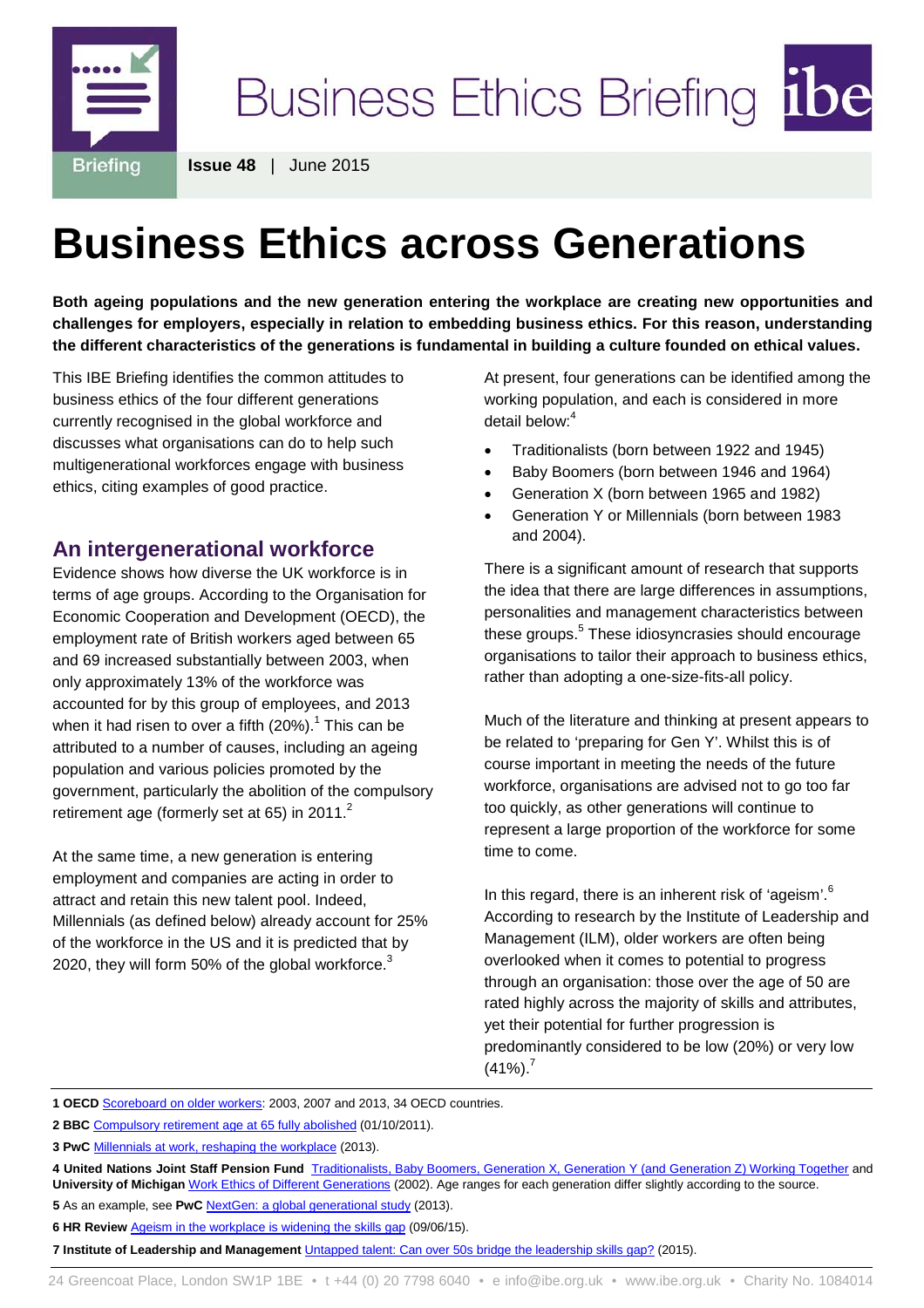

**Issue 48** | June 2015

## **Characteristics of the generations**<sup>8</sup>

#### Traditionalists – 'hard work in hard times' (born 1922-45)

Traditionalists were brought up during times of economic and political uncertainty, with life experiences that included World War II. As a result, Traditionalists tend to be hard working, financially conservative and cautious. Organisational loyalty is generally perceived as very important and they aim at keeping the same job for life. They are not very risk oriented, and have great respect for authority. This tends to lead to a command and control style of leadership. Formal letters and faceto-face meeting are the preferred communication channels.

#### Baby Boomers – 'live to work' (born 1946-1964)

Baby Boomers were brought up in times of social and political change and economic prosperity. Work has been a defining part of their approach to life and they tend to see the workday as at least 8am to 5pm, sometimes finding it difficult to maintain a good work/home balance. Their long term commitment is more to their job rather than to a specific organisation and they seek personal growth, recognition and gratification. The telephone is their preferred communication tool.

#### Generation X – 'work to live' (born 1965-82)

This generation experienced times of significant change. The institution of the family changed as divorce became widespread, while the economic and political situation became more unstable. As a consequence, they developed behaviours of independence, resilience and adaptability more strongly than previous generations, but also a little cynicism and distrust towards authority. Gen X members are more ethnically diverse and they are much more segmented as an audience, which was aided by the rapid expansions of cable TV channels (sometimes they are also referred to as the 'MTV generation')<sup>9</sup>, satellite radio and the internet.

## Millennials – 'digital natives'

(born 1983-2004)

Millennials have grown up in an electronics-filled and increasingly online and socially-networked world. This has had a strong impact on their approach to work. They were brought up with an 'empowered' style of parenting, which has led to them not being afraid to express their opinion as well as having a tendency to be self-confident. This group was also raised in a consumer economy and as such, expects to be able to influence the terms and conditions of their job.<sup>10</sup> They value a more flexible approach to work and social media plays a central role in their communication.

An outline of differences in workplace characteristics across the generations is set out in Table 1.

## **Attitudes to business ethics**

Shaped by these common traits, each generation has also developed its own ethical standards and a unique understanding of what is right and wrong in the workplace. Some researchers talk about a 'values revolution' driven by the Millennial generation $11$  while others refer to a clash of values between different age groups.<sup>12</sup> Business leaders are increasingly required to take these issues into account and develop tailored ways to encourage behaviours from each age group consistent with the organisation's core values.

In 2013, the Ethics Resource Center analysed data collected in 2011 for the National Business Ethics Survey (NBES) in order to explore the relationship between generations and the 'ethical health' of organisations. <sup>13</sup> The indicators considered included: pressure felt to compromise standards, rates of misconduct and experiences of retaliation as a result of reporting misconduct.

Distinct differences between generations were highlighted and some examples related to the use of technology and confidentiality are shown in Table 2.

8 United Nations Joint Staff Pension Fund [Traditionalists, Baby Boomers, Generation X, Generation Y \(and Generation Z\) Working Together](http://www.un.org/staffdevelopment/pdf/Designing%20Recruitment,%20Selection%20&%20Talent%20Management%20Model%20tailored%20to%20meet%20UNJSPF%27s%20Business%20Development%20Needs.pdf) and **University of Michigan** *ibid* fn [4]. Age ranges for each generation differ slightly according to the source.

**9 Yale University** [Generational Change in Student Clientele](http://www.yale.edu/macmillan/pier/classroom-resources/3.%20GENERATIONAL%20CHANGES.pdf) (2013).

**10** *ibid* fn [3]. According to the survey, digital technologies offer Millennials an unprecedented opportunity for creativity and entrepreneurism. Right now 35% of employed US Millennials say they have started their own business on the side to supplement their income (Iconoculture 2011). Employers need to work much harder on understanding this generation and appealing to their needs to attract and retain. However they also need to accept that a rate of Millennial churn may be inevitable and build this into their manpower planning.

**11 Global Tolerance** [The Values Revolution](http://www.globaltolerance.com/thought-leadership/the-values-revolution/) (2015).

**12 Chief Learning Officer** [Two Sides of Retention Dilemma](http://www.clomedia.com/articles/two-sides-of-the-retention-dilemma) (11/08/2011).

**13 ERC** [Generational Differences in Workplace Ethics](http://www.ethics.org/files/u5/2011GenDiffFinal.pdf) (2013).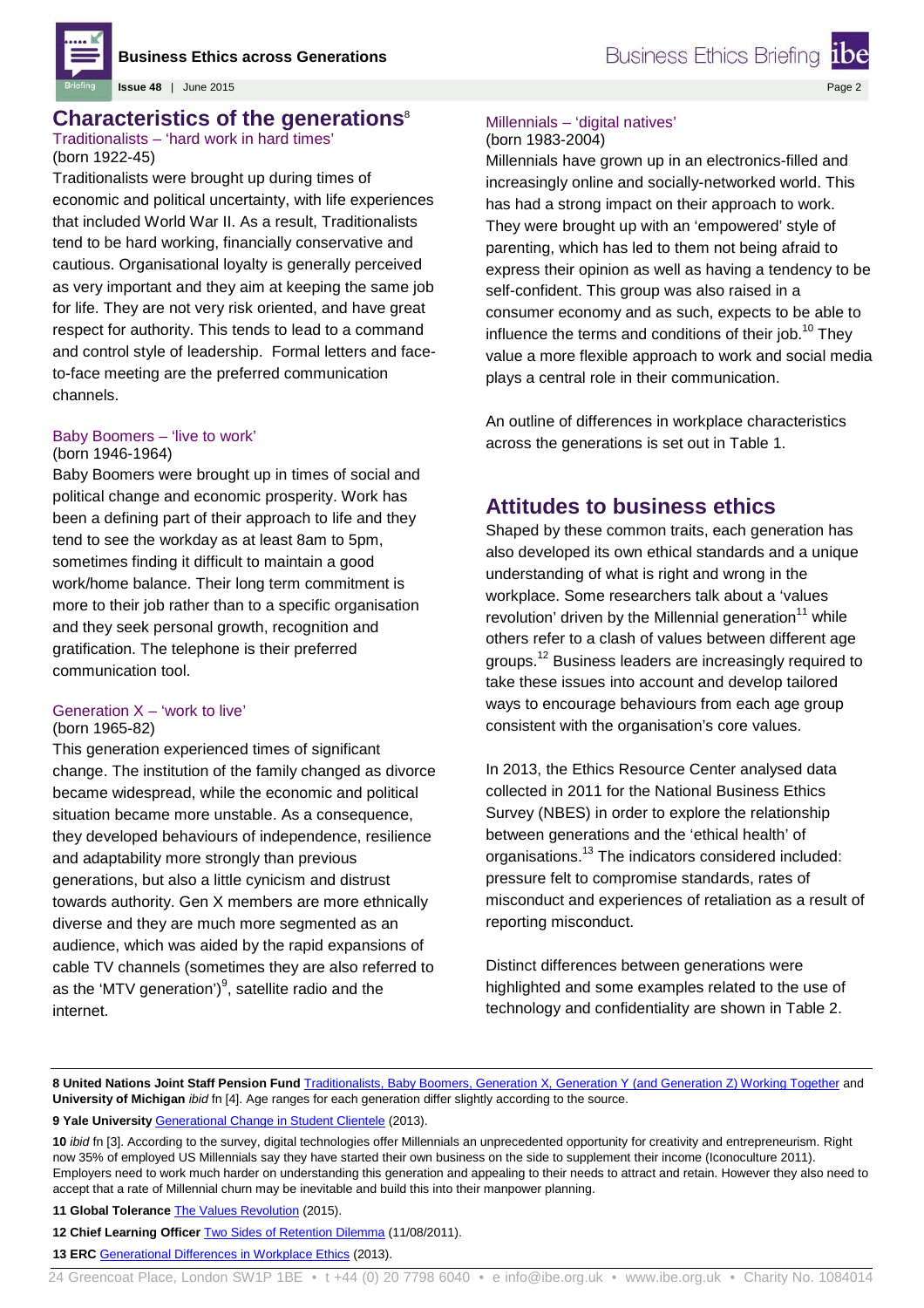

**Issue 48** | June 2015

Page 3

#### **Table 1** *Differences in workplace characteristics across the generations*<sup>14</sup>

| <b>Workplace</b><br><b>characteristics</b> | <b>Traditionalists</b>                                               | <b>Baby Boomers</b>                                                         | <b>Generation X</b>                                                                          | <b>Millennials</b>                                                           |
|--------------------------------------------|----------------------------------------------------------------------|-----------------------------------------------------------------------------|----------------------------------------------------------------------------------------------|------------------------------------------------------------------------------|
| <b>Work Ethic and</b><br><b>Values</b>     | Respect authority<br>Sacrifice<br>Duty before fun<br>Adhere to rules | Workaholics<br>Work efficiently<br>Crusading causes<br>Personal fulfillment | Question authority<br>Self-reliance<br>Want structure and direction<br>Skeptical<br>Tolerant | What's next<br>Multi-tasking<br>Tenacity<br>Entrepreneurial<br>Goal oriented |
| Interactive style                          | Individual                                                           | Team player<br>Loves to have meetings                                       | Entrepreneur                                                                                 | Participative                                                                |
| <b>Communications</b>                      | Formal<br>Memo                                                       | In person<br>By phone                                                       | <b>Direct</b><br>Immediate                                                                   | Email<br>Voice mail                                                          |
| <b>Feedback and</b><br>rewards             | No news is good<br>news<br>Satisfaction in a job<br>well done        | Money<br>Title recognition                                                  | Sorry to interrupt, but how<br>am I doing?<br>Freedom is the best reward                     | Whenever I want it, at<br>the push of a button<br>Meaningful work            |
| <b>Messages that</b><br>motivate           | 'Your experience is<br>respected'                                    | 'You are valued.<br>you are needed'                                         | 'Do it your way,<br>forget the rules'                                                        | 'You will work with<br>other bright, creative<br>people'                     |

The research also revealed that **Boomers** and **Traditionalists** seem to be less prepared than other age groups, to work with the ethics officer to deal with dilemmas, as they developed professionally before such a function became commonplace. However, the attitudes and characteristics of these generations seem to be less accepting of unethical behaviour: only approximately one in ten (12%) of Traditionalists agree that they would turn a blind eye on witnessed misconduct to help save jobs, compared to over a third (35%) of Millennials.

As both Boomers and Traditionalists show great respect for authority, they appear more likely to listen to management, and others in formal position of power, on ethical matters. They are, therefore, most responsive to ethics programmes with a more formal structure and are more likely to be aware of corporate standards, systems and processes.

On the other hand, the study found that **younger workers** are more likely to represent an area of vulnerability as they are more likely to observe misconduct, yet are less likely to report it and have less experience to help them deal with it. However, younger generations seem more likely to use tools and resources provided by ethics offices, especially when

they include social interaction and provision of support (such as helplines, mechanisms for seeking advice, training, etc).

Differences in generational sensitivities also have an impact. For example, Millennial employees are less likely to take note of breaches of privacy and feel less loyalty to their current employer.

#### The 'values revolution'

The Millennials' greater sense of empowerment has resulted in expectations for companies to deliver more **social and environmental change** and work more collaboratively to tackle global issues than ever before. <sup>15</sup> According to research carried out by consultancy Global Tolerance in the UK, 62% of Millennials surveyed want to work for a company that makes a positive impact, half prefer purposeful work to a high salary, and 53% would work harder if they felt they were making a difference to others.<sup>16</sup>

These findings are also reflected by one IBE subscriber who, in response to a recent IBE survey, said that younger employees "*tend to have a stronger ethical conscience than many older employees. We use that to promote discussion as to 'why' [ethics is important] and also to learn from the experiences or expectations of each end of the [age] scale*".<sup>17</sup>

**16** *ibid* fn [13].

**<sup>14</sup>** Amended from **Greg Hammill** [Mixing and Managing Four Generations of Employees](http://www.fdu.edu/newspubs/magazine/05ws/generations.htm) Fairleigh-Dickinson College of Business.

**<sup>15</sup>** *ibid* fn [3]. According to this survey, Millennials are attracted to employer brands that they admire as consumers. In 2008, 88% were looking for employers with CSR values that matched their own, and 86% would consider leaving an employer whose values no longer met their expectations.

**<sup>17</sup>** Survey conducted in September 2014 for the IBE's most recent **Good Practice Guide** [Communicating Ethical Values Internally](http://www.ibe.org.uk/list-of-publications/67/47#pub2193) (2015).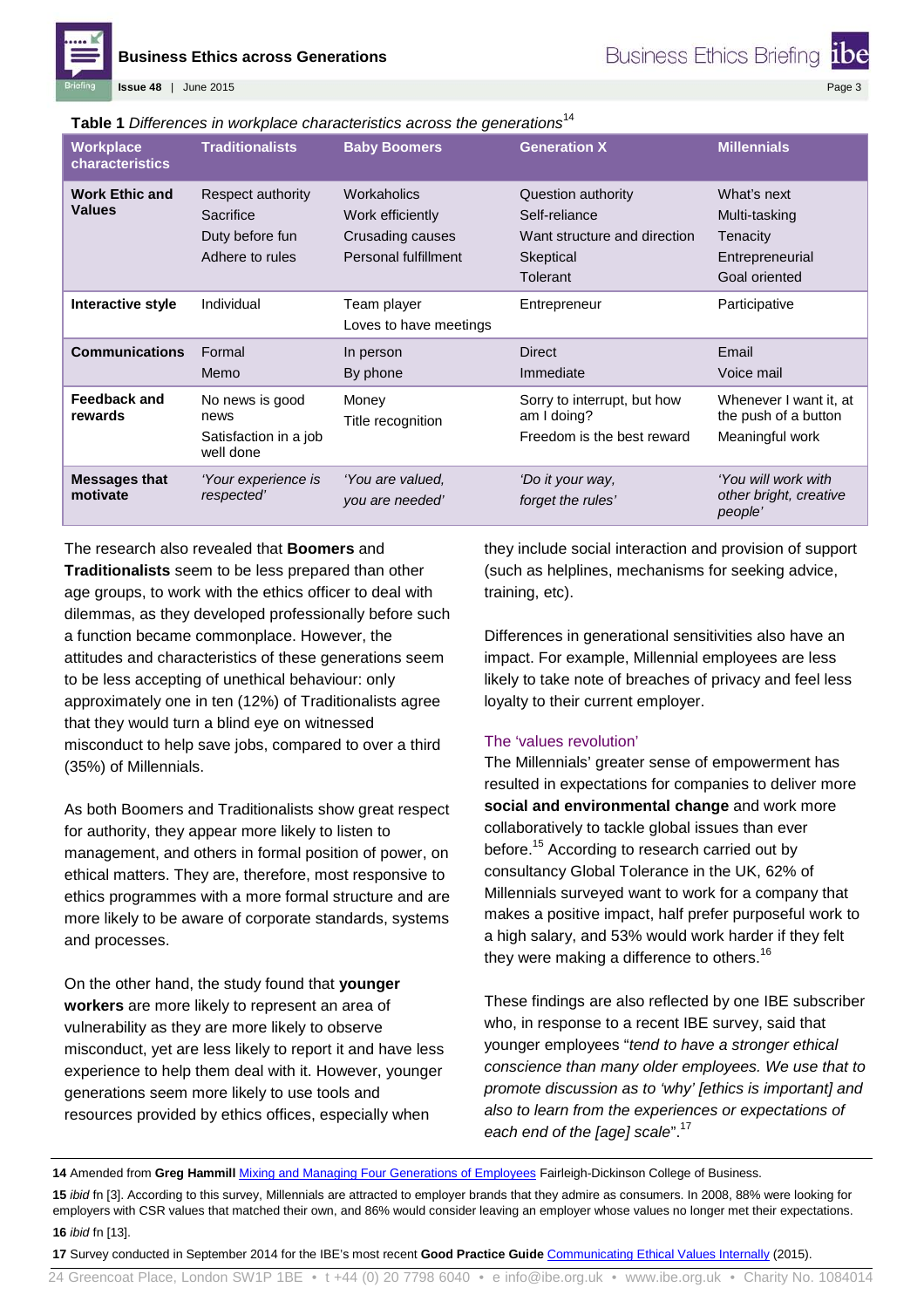Page 4

**Table 2** *Differences in levels of acceptability of certain behaviours between the generations<sup>18</sup>*

| <b>Acceptable Behaviors</b>                                     | <b>Millennials</b> | Gen X | <b>Baby</b><br><b>Boomers</b> | <b>Traditionalists</b> |
|-----------------------------------------------------------------|--------------------|-------|-------------------------------|------------------------|
| Blog/tweet negatively about the company                         | 14%                | 9%    | 5%                            | 1%                     |
| Keep copies of confidential documents                           | 22%                | 18%   | 13%                           | 8%                     |
| Acceptable to "Friend" a client/customer on a social<br>network | 36%                | 32%   | 24%                           | 15%                    |
| Use social networking to find out about company<br>competitors  | 37%                | 34%   | 27%                           | 9%                     |
| Upload personal photos on company network                       | <b>26%</b>         | 19%   | 15%                           | 10%                    |
| Take a copy of work software home for personal use              | 13%                | 11%   | 5%                            | 8%                     |

### **Promoting shared values**

**Issue 48** | June 2015

In light of these findings, it is important for companies to find ways to engage with employees across a diverse workforce. Organisations should seek to find ways of leveraging the different generations' respective strengths, to create a working environment that values differences and bridges potential generational gaps. This should help to ensure a more consistent application of the organisation's core ethical values.

Box 1 gives some examples of how to emphasise a consistent core message to the different generations.

One company which has become aware of this is **National Grid**. According to Sharon Gaymer, Resourcing Manager: "*A lot of the energy industry is made up of male workers in their 40s, 50s and 60s. One of our big priorities is improving diversity and bringing in the next generation*".<sup>19</sup> In consideration of the importance given by Millennials to the ethics of their organisations, she pointed out that "*having our values up front attracts these individuals to the organisation, but it's not about just saying it, it's about presenting the evidence to support it.*" National Grid is achieving this through running educational activities in schools to encourage young people of all levels and backgrounds to pursue science, engineering, maths and technology careers.

Organisations which take ethics seriously are aware of the fundamental importance of creating an organisational culture based on shared values. The

outlined differences in perspectives and work styles can make this difficult task even more challenging, as misunderstandings and contradictions may arise. For younger workers, culture is the sum of their interactions with other individuals and co-workers. Older workers, on the other hand, are more influenced by the company's stated values, messages from the top and their beliefs about the organisation as a whole. $^{20}$  If an organisation has identified a specific group of employees which requires particular attention, it is worth considering utilising bespoke tools and strategies including using technologies such as social networks or short videos.<sup>21</sup>

The global beverage company **Diageo** provides a good example of effective use of social networking. Its objective was to re-engage its people around the world in Diageo's purpose to 'Celebrate Life Every Day, Everywhere'. To achieve this, they used the company's social networking platform 'Yammer' and organised a series of 'Yam Jams', where they asked their employees what the company's purpose means for them in their daily job. The Yam Jam was about embedding Diageo's values, but also acknowledging the diversity within the business and to engage and inspire staff across the globe. $^{22}$ 

Another example is **Sodexo UK & Ireland**, the services provider, whose initiative has been shortlisted for the newly established Business in the Community (BITC) '*Championing an Ageing Workforce Award*'.23

**22** *ibid* fn [17]

**23 BITC** [How businesses are harnessing the power of age diversity.](http://www.bitc.org.uk/blog/post/how-businesses-are-harnessing-power-age-diversity#sthash.hptGSq8r.dpuf)

**<sup>18</sup>** *ibid* fn [13].

**<sup>19</sup> The Guardian** [Millennials want to work for employers committed to values and ethics](http://www.theguardian.com/sustainable-business/2015/may/05/millennials-employment-employers-values-ethics-jobs) (05/05/15).

**<sup>20</sup>** *ibid* fn [13].

**<sup>21</sup>** *ibid* fn [17], see p. 65.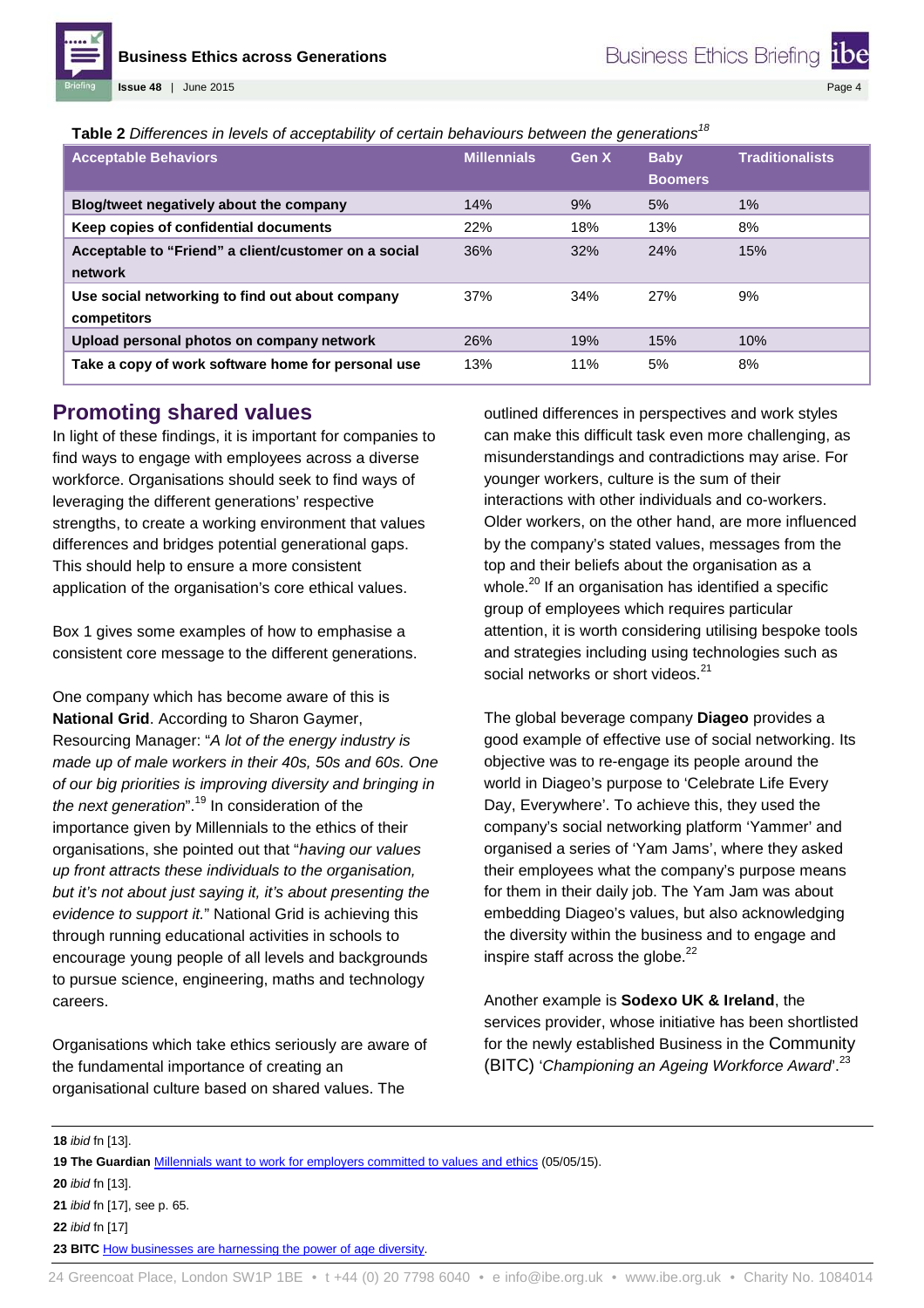

Page 5

**Box 1** *How to emphasise ethics to the different*  generation<sup>24</sup>

**Issue 48** | June 2015

#### **Millennials**

- Communicate the company's commitment to ethics in terms of people, relationships and integrity in the way people treat each other.
- Focus on messaging from colleagues and immediate supervisors – those individuals who are more similar to Millennials and therefore more likely to be influential to them.
- Emphasise the resources of the ethics/compliance programme as opportunities to interact with knowledgeable people who can provide guidance and support.
- Build opportunities for discussion and interaction into ethics and compliance training programmes.
- Provide ways for Millennials to give input into company standards and systems.
- Communicate that when employees report misconduct, they can check back and interact with the ethics office throughout the investigation process.

#### **Generation X**

- Make advice and standards easily accessible; when facing an ethical dilemma, Gen X-ers' ability to review codes of conduct and standards will make big difference in how they handle the situation in front of them.
- For those who supervise Gen X-ers, make sure they are aware that this group needs advice. Gen X-ers need to know that counsel is available when it is needed.

#### **Boomers and Traditionalists**

- Communicate the company's commitment to ethics in terms of principles and the provision of formal systems.
- Focus on messaging from the hierarchy above this generation (i.e. business executives).
- Emphasise the resources of the ethics programme as established systems and trusted leaders.
- Provide ways for Boomers and Traditionalists to share their experiences using the company standards and systems with other employees.
- Communicate that when employees report misconduct, they will be protected and informed throughout the investigations process.

In 2014, the company launched its 'GenERAtions' employee network using GenMatch, a specially designed board game aimed at helping employees appreciate the diversity of the workforce, as well as the opportunities and challenges this can present. In the game, players had to match statements about work motivation and style, technology and lifestyle to the relevant generations.

This project has helped Sodexo improve employee engagement, especially amongst 20-30 year olds. In its most recent employee engagement survey, the proportion of employees who agreed that Sodexo values diversity in the workplace rose to 78%, up from 66% in 2012. This was 14 percentage points above the external UK benchmark and the highest response rate on the survey.

## **Conclusion**

The challenge posed by a multigenerational workforce means that businesses need to ensure they understand the main characteristics of different generations and act to attract, inspire and retain talent from each age group.

Research has shown that it is particularly important to understand and address generational differences and tensions, but also to seize the opportunities that a multigenerational workforce can offer.

The use of metrics and benchmarking to segment the workforce can be useful to understand the employee's expectations from their job at different stages of their career. However, it is also important to focus on the similarities among age groups, encouraging them to work together and learn from each other. $25$ 

The implementation of an effective ethics programme and a strong ethics culture that reaches all generations is a way to motivate employees to do the right thing and increase employee engagement.

The use of employees from different generations as ethics ambassadors is an effective way of achieving this. Some suggest that Millennials can be effective ethics ambassadors as they are natural networkers and familiar with new technologies, but at the same time older employees may have a more established reputation for integrity.<sup>26</sup>

**25 Harvard Business Review** [Hitting The Intergenerational Sweet Spot](https://hbr.org/2013/05/hitting-the-intergenerational) (27/03/2013).

**26** *ibid* fn [17].

**<sup>24</sup>** *ibid* fn [13].